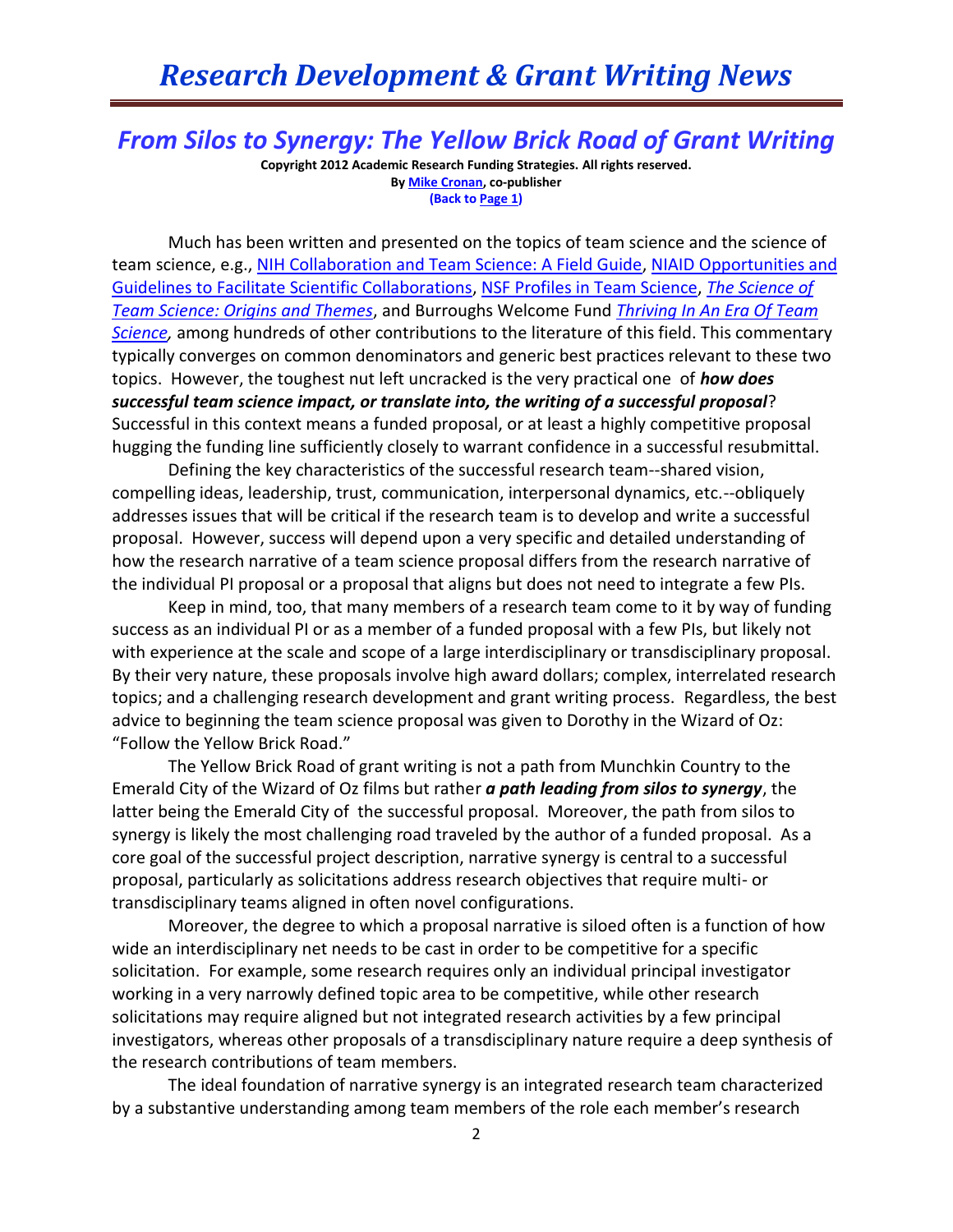plays in the overall effort. However, something less than that ideal is the more common occurrence in developing and writing research narratives whose success depends heavily upon the skillful description of the value-added benefits resulting from disciplinary synergy. Unfortunately, most proposal drafts begin with multiple silos contributed by multiple authors, and from that starting point the somewhat arduous path from silos to synergy begins.

Synergy begins with a connectedness deepened by integration. Some synergy is brought to the proposal development process by the selection of the research team itself in order to fully respond to the solicitation; however, this initial synergy significantly deepens and broadens from the interaction of the team members in planning and writing the research project description, particularly as the scale, scope, and synthesis of the project vision, goals, and objectives become more fully defined, illuminated, and honed with each draft iteration.

The process of writing multiple draft iterations of the research narrative amounts to a discovery process in itself. It advances and deepens the understanding of each research team member about how to best optimize the configuration of research capacities and expertise across disciplines in a way that convincingly demonstrates the value-added benefits of the proposed project to the funding agency. The path from silos to synergy is essentially the same path from an unfunded to a funded proposal, or from failure to success in grant writing.

In its most extreme manifestation, the siloed proposal is easily diagnosed. It essentially reads like a collection of journal articles written by independent authors with no connection to each other beyond the most generic of similar threads around a general topic. In some severe cases, the siloed proposal reads like disconnected journal articles published in different disciplinary journals. Siloed narratives are the geopolitical equivalent of Balkanization, whereby narrative sections inhabit the same proposal neighborhood but with sufficient privacy fencing to ensure that the narrative sections are essentially estranged rather than interdependent.

Assessing the extent to which a narrative draft is siloed is a key step in moving a proposal along the pathway from uncompetitive or unsuccessful to competitive and successful. Look for several of the tell-tale signs of the siloed proposal, some of which will likely exist in the initial draft and will need to be addressed in each subsequent draft to converge on an integrated research narrative. These signs include:

- The lack of a clearly stated vision statement that defines the goals and objectives of the proposed project and serves as the central reference point, or anchor, for each narrative component of the project description. Essentially, synergy requires a conceptual foundation that serves as the center of gravity and *illuminates the relational framework for the key research topics*. These topics need to be defined as individual research areas and then melded by explaining their key disciplinary intersections, or research integrators, that, in turn, give rise to synergy.
	- o Heuristically, this process is somewhat like the use of the Armillary sphere that originated with the ancient Greek astronomers, or the celestial globes used by the Chinese, to help visualize the relational motion of the planets and relational path of the stars, later formalized mathematically by Kepler's planetary laws. While an integrated proposal does not meet this grand scale, *it is key to understand synergy as the relational framework among component parts rather than just a discrete explanation of each part*. It is the difference